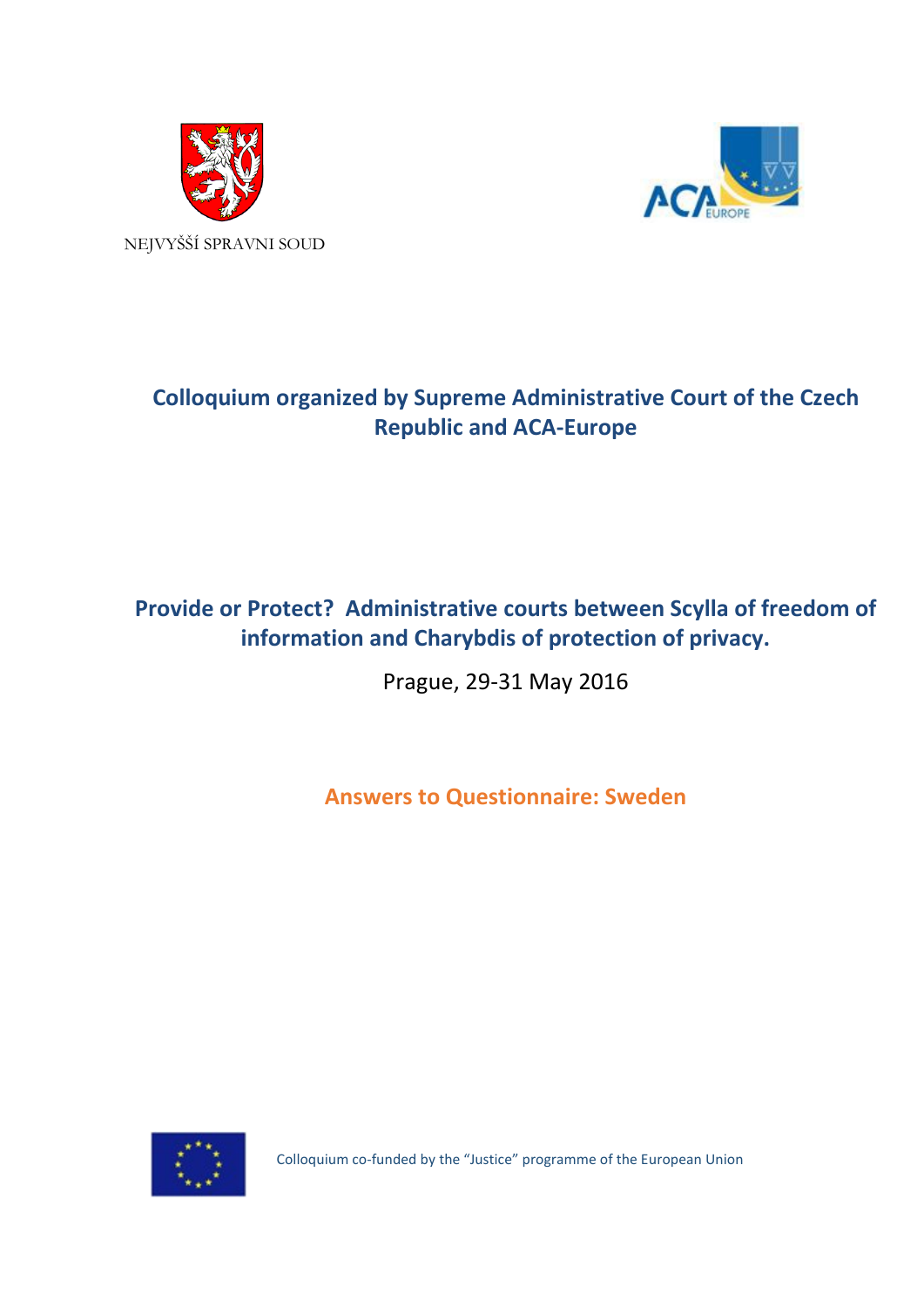Provide or Protect? Administrative courts between Scylla of freedom of information and Charybdis of protection of privacy

# **Sweden**

(Questionnaire)

**Part I**

**1. Is the central administrative supervision over providing information and protection of personal data carried out by one administrative authority or are there specialized authorities for each of these fields or is there an absence of such an authority in any of these areas? Does the chosen model cause any application problems?**

There is no single authority in Sweden responsible for granting access to information. Requests for information are instead handled by the public authorities themselves. They are obliged to register all official documents in their possession. An individual who wishes to obtain an official document shall therefore turn to the public authority keeping the document.

A person whose request to obtain a document has been rejected is normally entitled to request that the matter is reviewed by a court, normally an administrative court of appeal. A decision of such a court may be appealed against to the Supreme Administrative Court. – Complaints can also be made to the Swedish Parliamentary Ombudsman.

The Swedish Data Protection Authority (Datainspektionen) supervises that the provisions of the Personal Data Act, the Data Act, the Debt recovery Act and the Credit Information Act are applied by authorities, companies, organizations and individuals. The Data Protection Authority provides information, issues directives and codes of statutes, handles complaints and carries out inspections. Decisions by the Swedish Data Protection Authority in accordance with the Personal Data Act may be appealed against to an administrative court of first instance. Leave to appeal is required to appeal to the administrative court of appeal and thus also to the Supreme Administrative Court. The protection of personal data is tried in the same manner as other interests that are protected by the The Public Access to Information and Secrecy Act.

This applied system could possibly, to some extent, lead to a lack of cohesion that is ultimately resolved by the administrative courts of appeal and the Supreme Administrative Court.

### **2. What types of information are excluded from providing? Is there one regime regarding all exclusions or is there any differentiation – e.g. absolute exclusion and relative exclusion?**

In short, the right to access official documents is restricted in two ways. Firstly, not all documents are regarded as official. For example, a draft decision or a rough copy is not considered to be an official document. The other restriction of the right to access documents is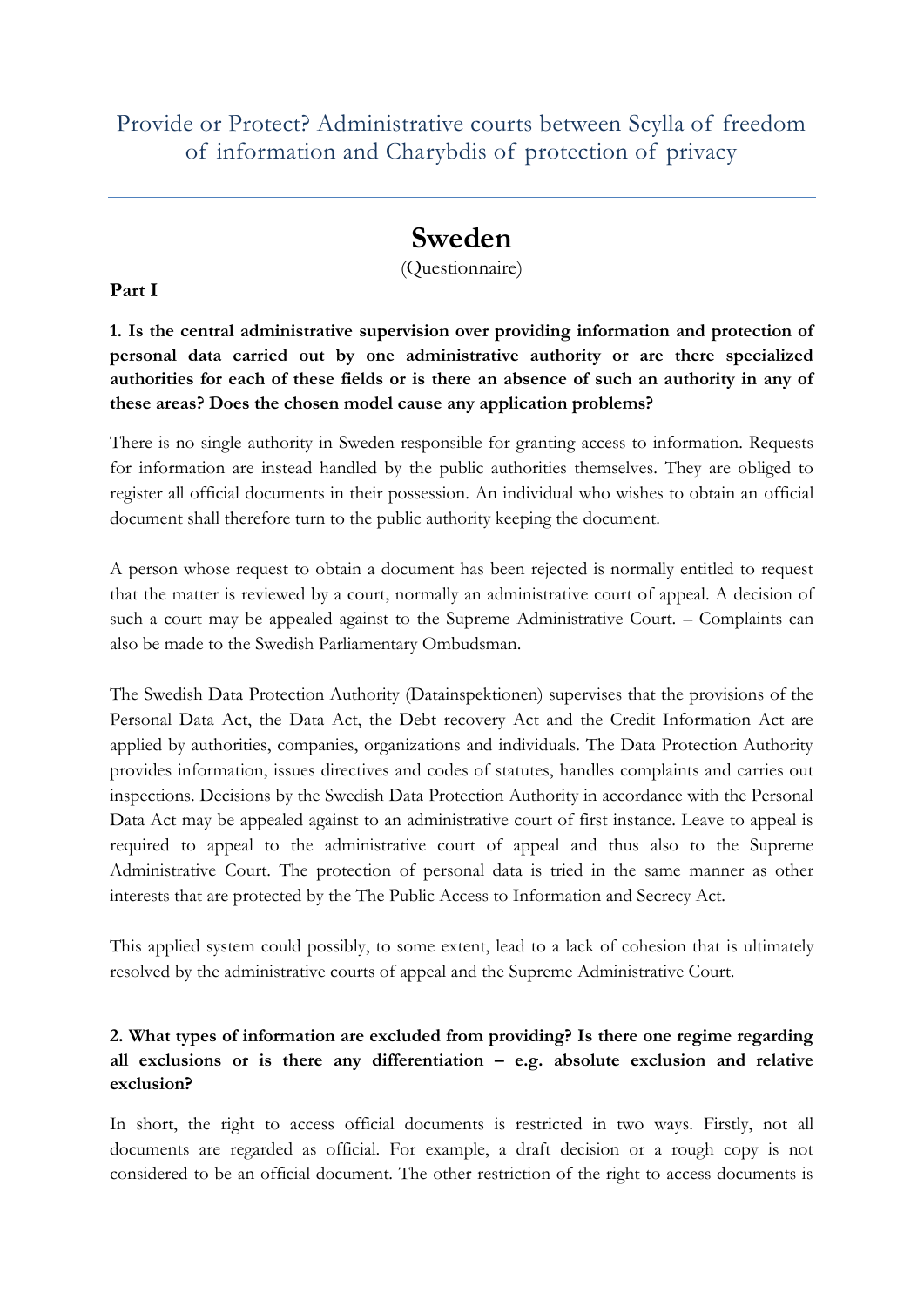of course that some of the documents are classified as secret. The Freedom of the Press Act, which is part of the Constitution, includes fundamental rules on the grounds for secrecy. One of these grounds for secrecy is the protection of personal or economic data. More precise provisions regarding the extent to which official documents may be subject to secrecy are to be found in The Public Access to Information and Secrecy Act (Offentlighets- och sekretesslagen [2009:400]).

Chapter 2 of the Freedom of the Press Act defines the term 'official document'. This chapter also includes fundamental rules concerning which official documents may be kept secret. An outline description of these rules in the Freedom of the Press Act is given here.

#### Official document

A "document" in the meaning of the Freedom of the Press Act is a presentation in writing or images but also a recording that one can read, listen to or comprehend in another way only by means of technical aids. The word 'document' consequently refers not only to paper and writing or images but also, for example, to a tape recording or a recording for automatic data processing. One can say that a document is an object which contains information of some kind.

A document is official if it is

- 1. held by a public authority, and
- 2. according to special rules is regarded as having been received or drawn up by a public authority.

#### Public authority

The Freedom of the Press Act does not state what is meant by 'public authority'. One may say that public authorities are those bodies included in the state and municipal administration. The Government, the central public authorities, the commercial public agencies, the courts and the municipal boards are examples of such public authorities. However, companies, associations and foundations are not public authorities even if the state or a municipality wholly owns or controls them. Nor are the Riksdag, the county council or municipal assemblies considered to be public authorities but the Freedom of the Press Act expressly equates these decision-making assemblies with public authorities. Moreover, the Public Access to Information and Secrecy Act also prescribes that the provisions of the Freedom of the Press Act regarding the right of access to documents also applies to other bodies, for example a company over which a municipality or county council exercises legal powers of control.

#### Held by a public authority

It is often easy to conclude that a document consisting of paper with writing is 'held' by a certain public authority. In other instances it is more difficult to say where a document is held. This applies for example to information stored on a computer. The computer itself with the recording for automatic data processing may be found at one authority, while another authority has access to the information on its own computer screens or may obtain printouts from the recording directly on its own equipment.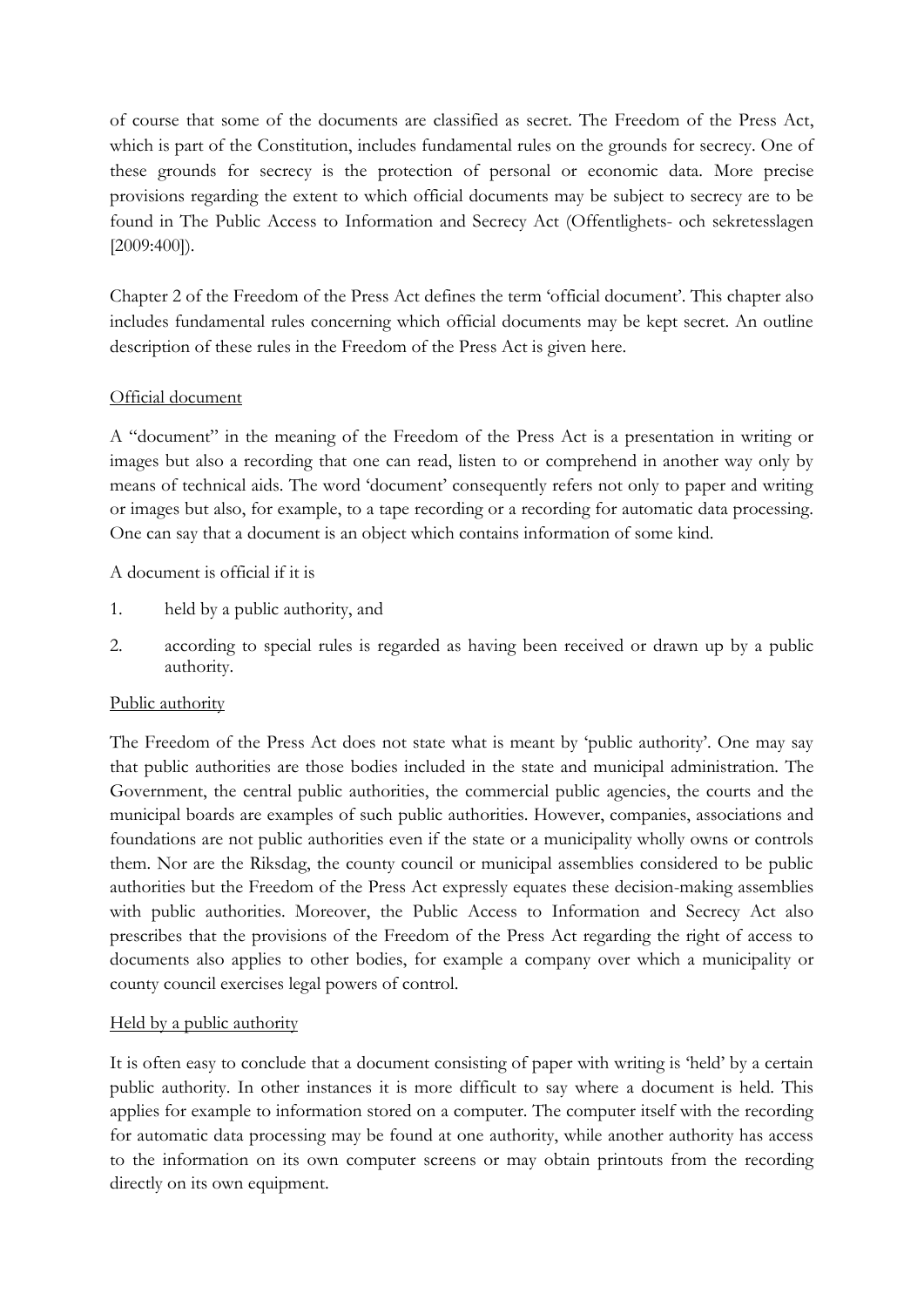According to the Freedom of the Press Act, recordings shall be deemed to be held by the authority if the authority can read, listen to or in another way comprehend them with technical aids that the authority uses itself. Special rules apply regarding compilations of information from a recording for automatic data processing. Such compilations are only deemed to be held by the authority if the authority can extract them by means of routine kinds of measures. There is a further limitation that such compilations of information stored on computers are not deemed to be held by the authority if they contain personal data and the authority does not have the power according to law or ordinance to make the compilation available. The underlying purpose of this provision is to ensure that the public cannot, by referring to the principle of public access to information, request compilations of personal data that the authority cannot even itself produce having regard to the protection of personal privacy.

If a public authority has the sole function of technically processing or storing a recording for automatic data processing on behalf of another authority or on behalf of a private party, such a recording is not considered to be an official document held by the authority that only has technical functions in this respect.

#### Received by a public authority

A document has been 'received' by a public authority when the document has arrived at the authority or is in the hands of a competent official, for example, the official dealing with the matter to which the document refers. The document need not be registered in order to be an official document.

The Freedom of the Press Act also contains special rules concerning letters and other messages that are not addressed to the authority directly but to one of the officers of the authority. If such a message relates to the authorities' activities, it is an official document even though it has been addressed to a specific person at the authority. There is one exception to this rule. For example, a municipal councillor or a trade union representative on the board of an authority can receive letters concerning issues that the municipality or authority is engaged with but without the letter becoming an official document, provided he or she received the letter exclusively in his orher capacity as a politician or union representative.

#### Drawn up by a public authority

The Freedom of the Press Act contains many rules relating to when a document is considered to have been 'drawn up' by a public authority. The principle may be said to be that a document, which is created at a public authority, is an official document when it obtains its final form. A document is considered to be drawn up when an authority sends it out (dispatches it). A document which is not dispatched is drawn up when the matter to which it relates is finally settled by the authority. If the document does not belong to any specific matter, it is drawn up when it has been finally checked or has otherwise received its final form.

For certain kinds of documents other rules apply concerning when they are drawn up. Thus, for example, a diary, a journal or similar document that is kept on a continuing basis, are considered to be drawn up as soon as the document is completed so as to be ready for use. Judgments and other decisions, with associated records, are drawn up when the ruling or decision has been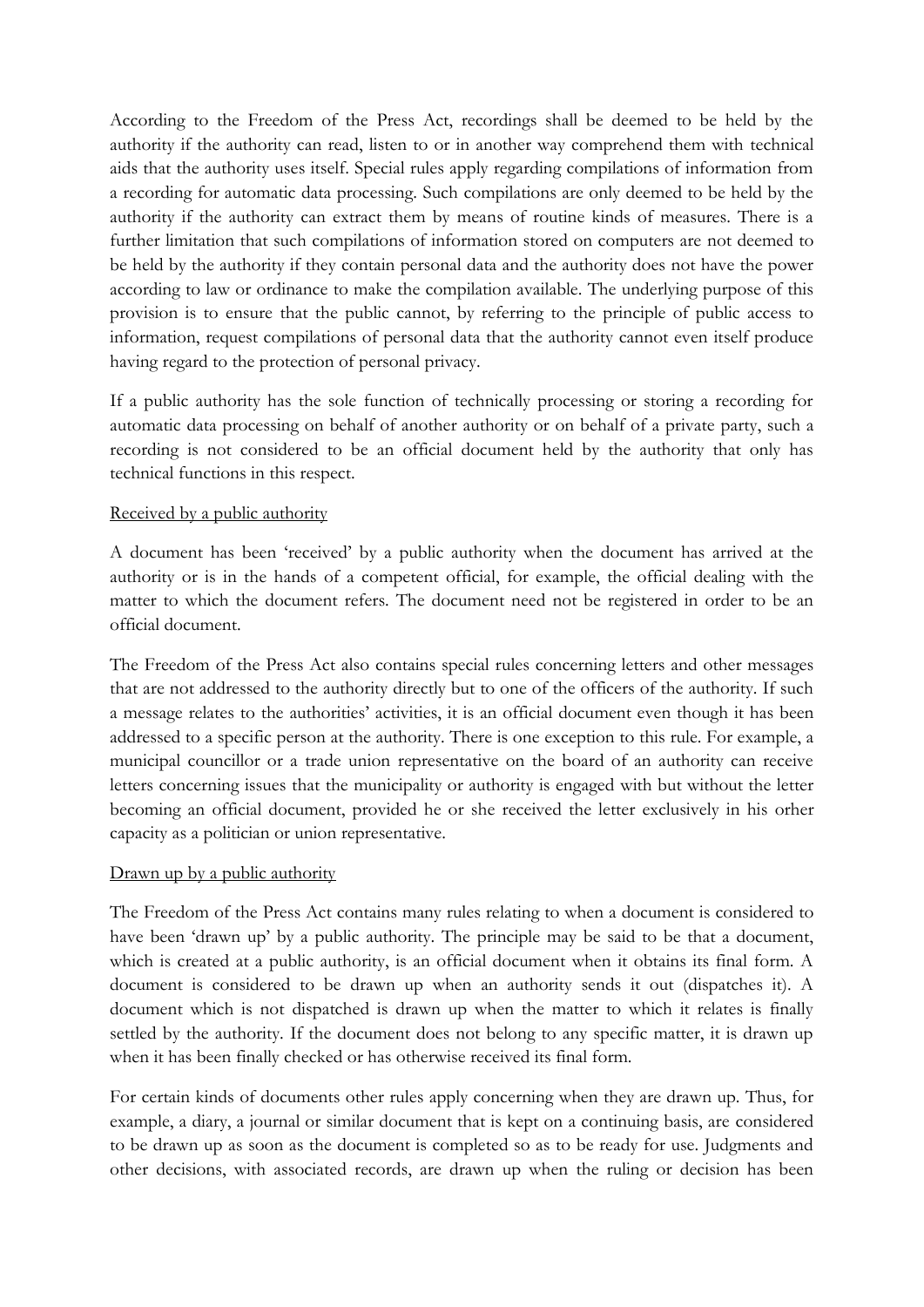pronounced or dispatched. Other records and similar documents are generally drawn up when the authority has finally checked them or approved them by other means.

Preliminary outlines and drafts (for example, of a decision of an authority) and memoranda (notes) are not official documents if they have not been retained for filing. By 'memorandum' is meant an aide-mémoire or other notation made for the preparation of a case or matter and which has not introduced any new factual information.

#### Official documents that may be kept secret

The Freedom of the Press Act lists the interests that may be protected by keeping official documents secret:

- 1. national security or Sweden's relations with a foreign state or an international organisation;
- 2. the central financial policy, the monetary policy, or the national foreign exchange policy;
- 3. the inspection, control or other supervisory activities of a public authority;
- 4. the interest of preventing or prosecuting crime;
- 5. the public economic interest;
- 6. the protection of the personal or economic circumstances of private subjects; or
- 7. the preservation of animal or plant species.

Official documents may not be kept secret in order to protect interests other than those listed above. The cases in which official documents are secret must be carefully specified in a special statute (the beforementioned Public Access to Information and Secrecy Act). However, it is permitted to include provisions concerning secrecy in other enactments provided that the Public Access to Information and Secrecy Act makes reference to them. In other words, the Public Access to Information and Secrecy Act must indicate all the instances when official documents are secret. The Government may not decide on which documents are secret; this is an exclusive right of the Riksdag. However, in a number of provisions of the Public Access to Information and Secrecy Act, the Government is empowered to make supplementary regulations. The Government's regulations are contained in the Public Access to Information and Secrecy Ordinance (Swedish Code of Statutes 2009:641).

## **3. Are there any types of subjects governed by private law that have duty to provide information? If the answer is affirmative, what kind of subjects and what kind of information?**

The Public Access to Information and Secrecy Act stipulate that certain private companies and associations where public authorities have a decisive influence should be treated as public authorities in regards to free access to information. See further the answer to the above question regarding what is considered a public authority.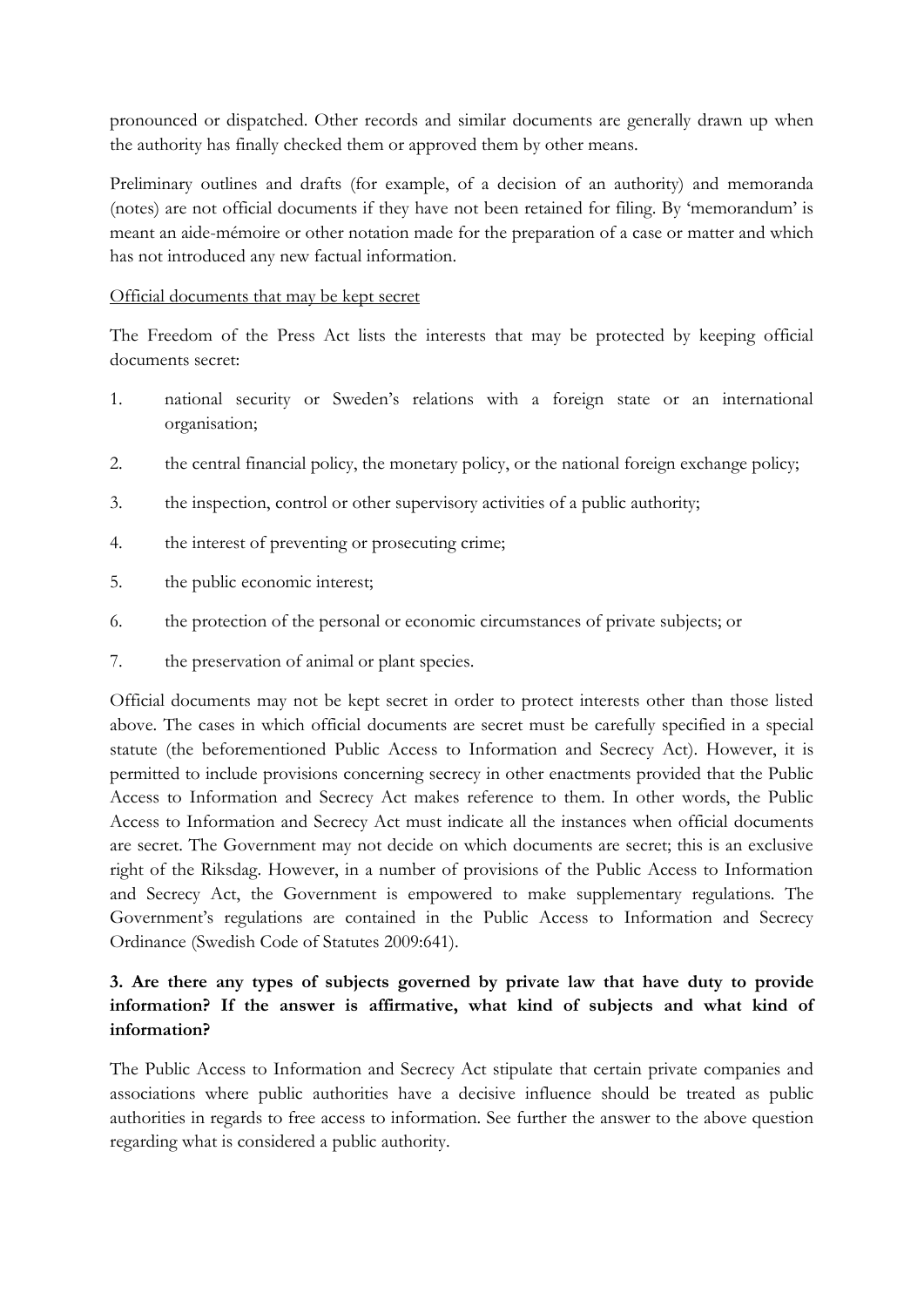## **4. Are the salaries of the employees of the public sector subject to the right to free access to information as well? Does this cause any application problems regarding the personal data protection?**

Information on salaries of employees in the public sector is generally considered public information that should be provided if such a request is made. There has as of yet been no notable problems in this regard pertaining to personal data protection.

### **5. Is the trade secret excluded from the free access to information?**

In addition to the general rules on confidentiality, there are provisions that protect general economic interests as well as those of individual counterparties in a public procurement set out in Chapter 19, Article 3 and Chapter 31, Article 16 of the Public Access to Information and Secrecy Act.

Apart from restrictions in access to information, trade secrets are protected through the Act on the Protection of Trade Secrets, under intellectual property laws and various types of undertakings of confidentiality under contract law.

## **6. Are documents that are subject of intellectual property excluded from the free access to information?**

Chapter 31, Article 23 of the Public Access to Information and Secrecy Act holds that secrecy applies in relation to information in a work protected by copyright concerning which it cannot be assumed that it lacks commercial interest, if it is not obvious that the information item can be disclosed without harm to the right-owner and

- 1) there are special reasons to assume that the work has not earlier been made public in the sense of the Act on Copyright in Literary and Artistic Works,
- 2) there are special reasons to assume that the work has been filed with the public authority without the consent of the right-owner, and
- 3) a disclosure of the information item would constitute an exploitation in the copyright sense.

For the purpose of the application of the first Paragraph, a work that has been made available under Chapter 2 of the Freedom of the Press Act or has been transmitted from one authority to another shall not thereby be deemed to have been made public.

## **7. Does the right to free access to information cover as well the parts of an administrative file that contain data related to individuals or are these data protected? In which areas of public administration does this cause problems ?**

Right to free access to information does cover data related to individuals although some information could be confidential in accordance with provisions in the Public Access to Information and Secrecy Act or be protected by the Personal Data Act.

**8. Are data related to criminal proceedings or administrative delict proceedings or any data of quasi-criminal nature (typically files of secret police departments from the times of anti-democratic past) excluded from the right to free access to information?**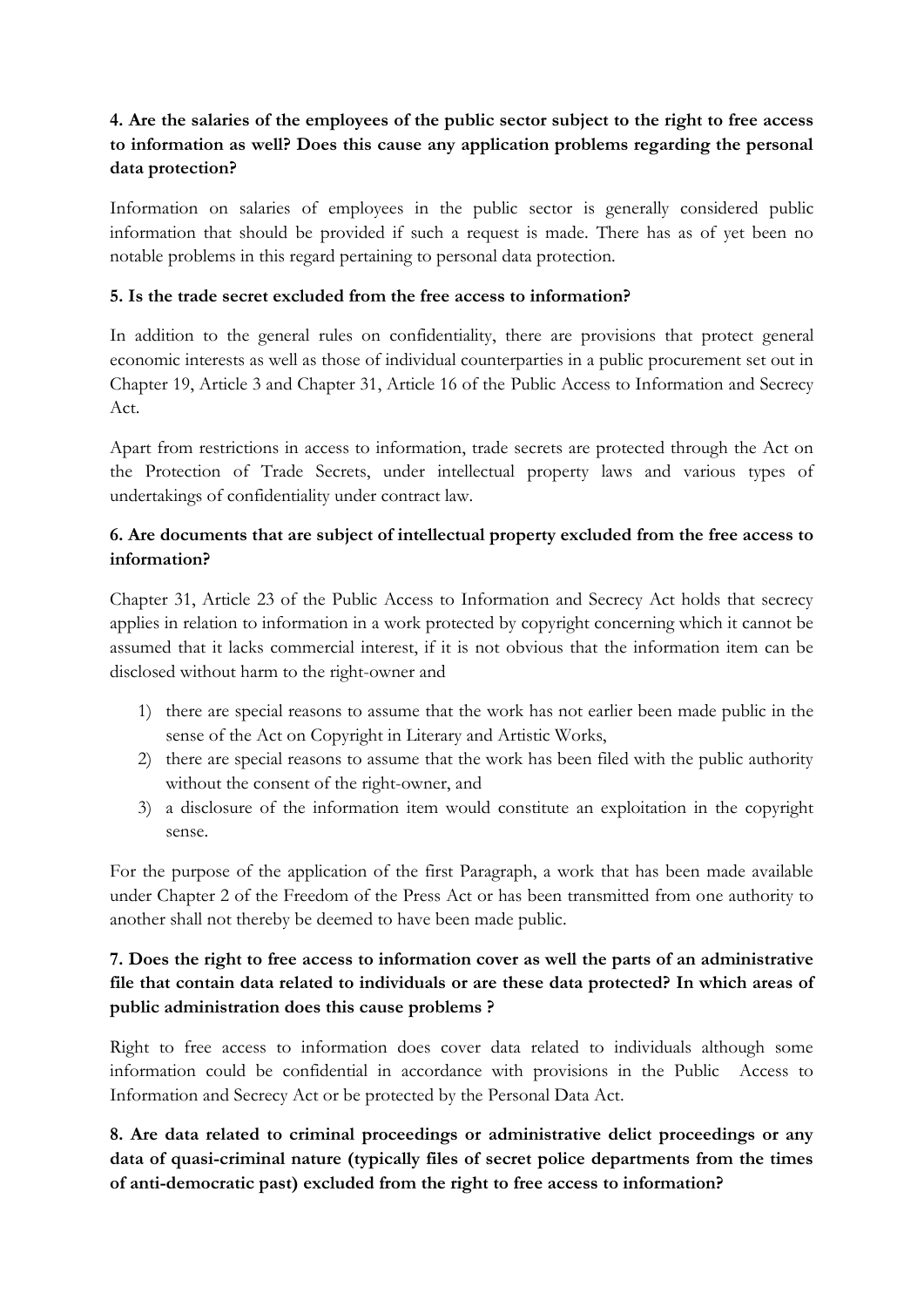Such data could be confidential in accordance with the abovementioned acts but it is not generally excluded from the right to free access to information.

#### **Part II**

### **9. Public availability of decisions**

**9.1 Are there any sorts of decisions in your jurisdiction that are not published at all (e.g. decisions with classified status or other decisions with restricted access)? If so, please describe typical cases and give indicative statistic that can illustrate the frequency and relevance of such cases.** 

There are no particular types of decisions that are generally excluded from being published by the Supreme Administrative Court. Notably, the judgment, i.e. conclusion, of a decision can never be kept secret.

## **9.2 If a third person (not a party of respective case) wants to obtain your decision, what is the procedure? Online availability of decisions is to be discussed below, so kindly describe here only other options (e.g. whether it is possible to ask for a decision by snailmail, whether any fees apply etc.)**

Options for a third party to receive a decision from the Supreme Administrative Court, other than online, is to make a request to the Court. The Court then tries if parts of the decision could be classified as secret. There is no right for the public to receive decisions by e-mail but if such a request is made, the Court tries to accommodate it, provided it is considered appropriate in the particular case. There is also a possibility to send decisions through regular mail.

If the decision is sent through regular mail, nine pages are free of charge. The tenth page costs 50 SEK and for any subsequent page the cost is 2 SEK. The same applies if the decision is to be sent through e-mail but needs to be scanned. If it is stored electronically on the other hand it can be sent free of charge.

A person also has a right to access a decision from the Court by coming to the Court's reception.

**9.3 Is there any official collection of selected decisions of your instance (apart from online publication of decisions – see below)? If so, please describe in detail the procedure of its issue. In particular, please focus on the selection process of decisions that are to be published, the frequency of publication and the form of publication. Indicate, whether the collection is published directly by your instance, by some other public body or by an independent publisher. If the collection is published by an independent publisher, please describe the form of cooperation (i.e. whether the publisher has exclusive rights to publish the collection, whether the publisher does any editing of published decisions etc.) Are decisions that are chosen for the publication regarded more relevant by your instance or by general public?**

The most important rulings issued by the Court are, apart from being published online, also published in book form once a year, the "Supreme Administrative Court yearbook". Furthermore there is a brochure with the important rulings that is published four times a year. The decisions in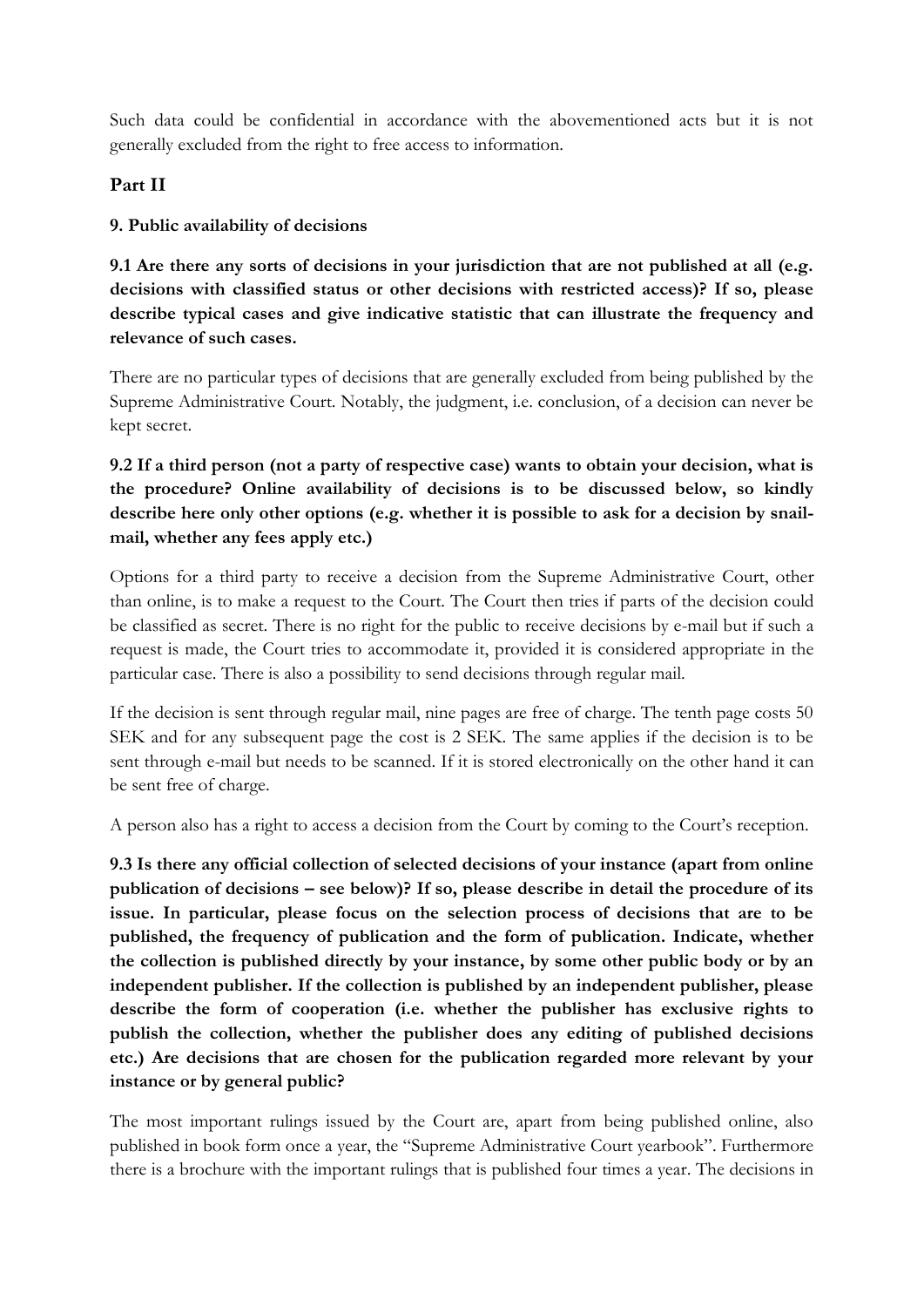these four brochures, together with some other important rulings, later on constitute the yearbook.

The Swedish National Courts Administration is the responsible publisher of the yearbook. The book and the brochures are printed by Wolters Kluwer. Neither of these do any editing of the decisions that are published.

The yearbook only contains decisions that are precedents that can provide guidance in how similar cases should be decided in the future. It is the Justices of the Supreme Administrative Court deciding a case that determine whether a particular decision should become part of the yearbook or not and in what form.

Editing is done by a yearbook editor, a retired Justice of the Supreme Administrative Court, on the basis of drafts provided by the legal administrative officers. As the yearbook contains the most important rulings it would generally be regarded as more relevant than decisions not being published in the yearbook.

#### **10. Editing and anonymization of decisions**

**10.1 Do you anonymise published decisions? If so, please describe in detail the procedure. In particular, please describe who is in charge of anonymization, whether there are any particular statutory or other rules governing anonymization (apart general privacy/data protection rules) and what data are anonymized.**

Decisions are only ever published online or through the yearbook, where they are anonymised if they concern a private individual. If the party on the other hand is a company it is usually not anonymised. Furthermore, legal representatives of parties are generally not anonymised. In regards to online publishing it is the archivists at the Court that are in charge of anonymisation. The administrative legal officers and the yearbook editor are in charge of anonymisation of decisions in the yearbook and the brochures. It is mainly the Personal Data Act that governs the anonymisation practices.

## **10.2 If anonymisation practice changes, does it affect already published decisions (i.e. are past decisions subsequently anonymised/de-anonymised with every change of anonymisation rules)?**

Changes in anonymisation practice would generally not affect already published decisions. If there is a change in statutory regulations however it could possibly affect already published decisions. The Court has as of yet not faced that particular situation.

## **10.3 Describe any subsequent problematic issues that you noted in your jurisdiction regarding the anonymisation (e.g. different practices of different supreme instances, strong public debates, impact of de-anonymisation of decisions by media etc.)**

The Court has not noted any specific problematic issues in regards to anonymisation of published decisions.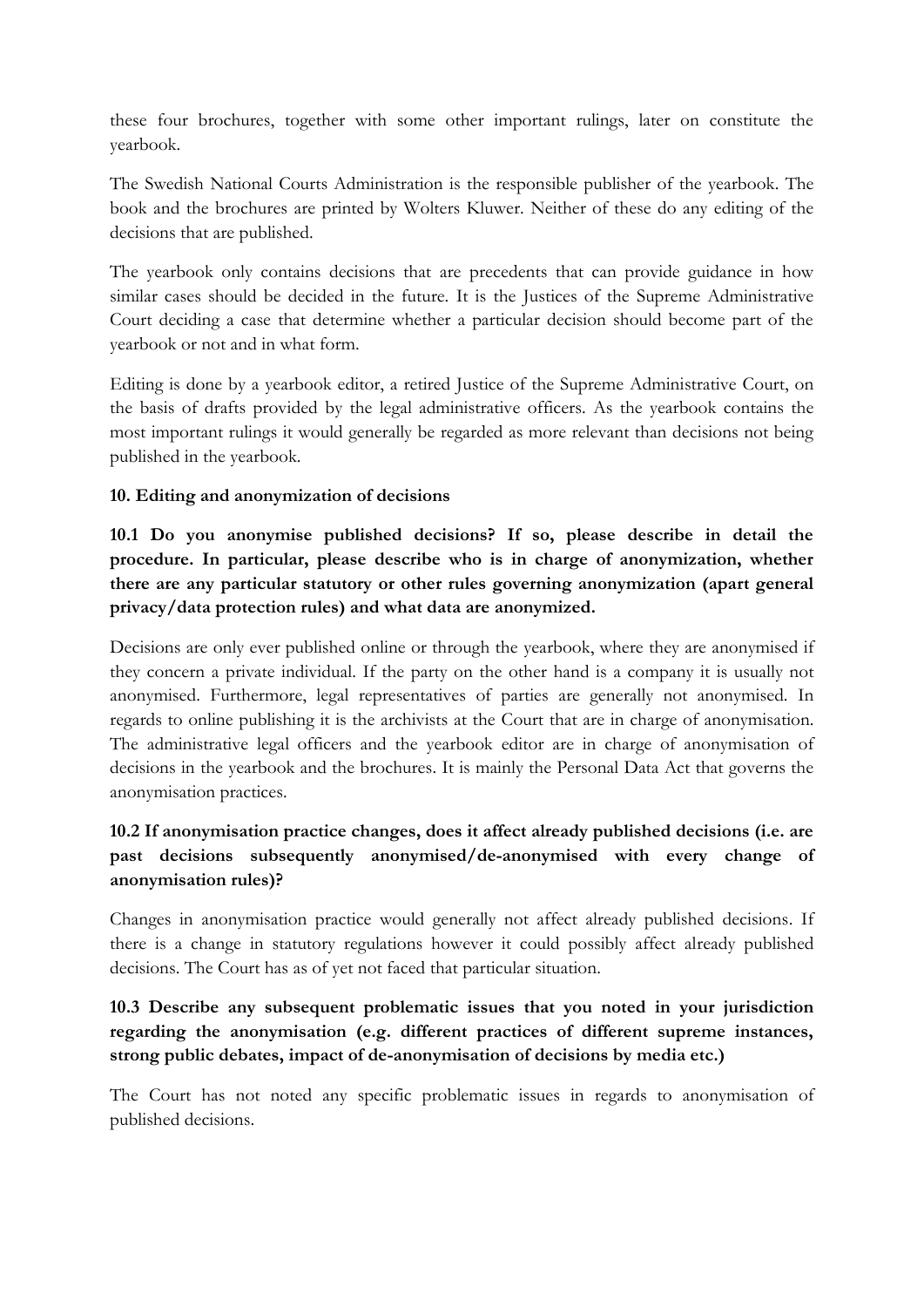**10.4 Do you edit published decisions? If so, please describe in detail the procedure. In particular, please describe who is in charge of editing, what information is added/removed in the process of editing (incl. metadata).**

Published decisions are not edited apart from the anonymisation practice mentioned above.

**10.5 Has the development of the right to be forgotten affected in any way the anonymisation or publication of your decisions? If not, is it a topic that is being considered in your jurisdiction with regards to the publication of court decisions?**

The right to be forgotten appears to be more of relevance in regards to removal from search engines. Since the Court does not publish names of private individuals the right to be forgotten has not affected the procedure of publishing our decisions. As such it is not a topic that is discussed other than in terms of the Personal Data Act and the recently enacted Court Data Act.

#### **11. Online publication of decisions**

**11.1 Are decisions of your instance available online? If so, please indicate whether all or only selected decisions are published online (if only selected decisions are published, please describe the procedure of their selection).**

Rulings of the Supreme Administrative Court are available free of charge at the Court's website. Almost all decisions where leave to appeal has been granted and the Court thus tries the subject matter of the case are published. However, there are a few exceptions, such as when a decision would be of no interest to the general public or great difficulties would arise in the anonymisation procedure.

**11.2 Describe the form of online publication of your decisions. In particular, indicate whether your decisions are published through your own website or whether it is done through some different online service (e.g. through a common platform operated by a ministry of justice, by a judicial council etc.) Kindly add also sample screenshot(s) or link(s).**

The decisions are published on the Court's website:

<http://www.hogstaforvaltningsdomstolen.se/Avgoranden/>

<http://www.hogstaforvaltningsdomstolen.se/Prejudikat/>

**11.3 What are available file formats in which your decisions are available online? Apart enumerating particular file formats, kindly indicate whether your instance systematically sticks to any commonly accepted open data policy. Also, please indicate whether your instance publishes online only individual decisions or whether whole datasets are available to the public for further re-use. If datasets are available for further re-use but not publically, please describe to whom and under what conditions such datasets are made available.**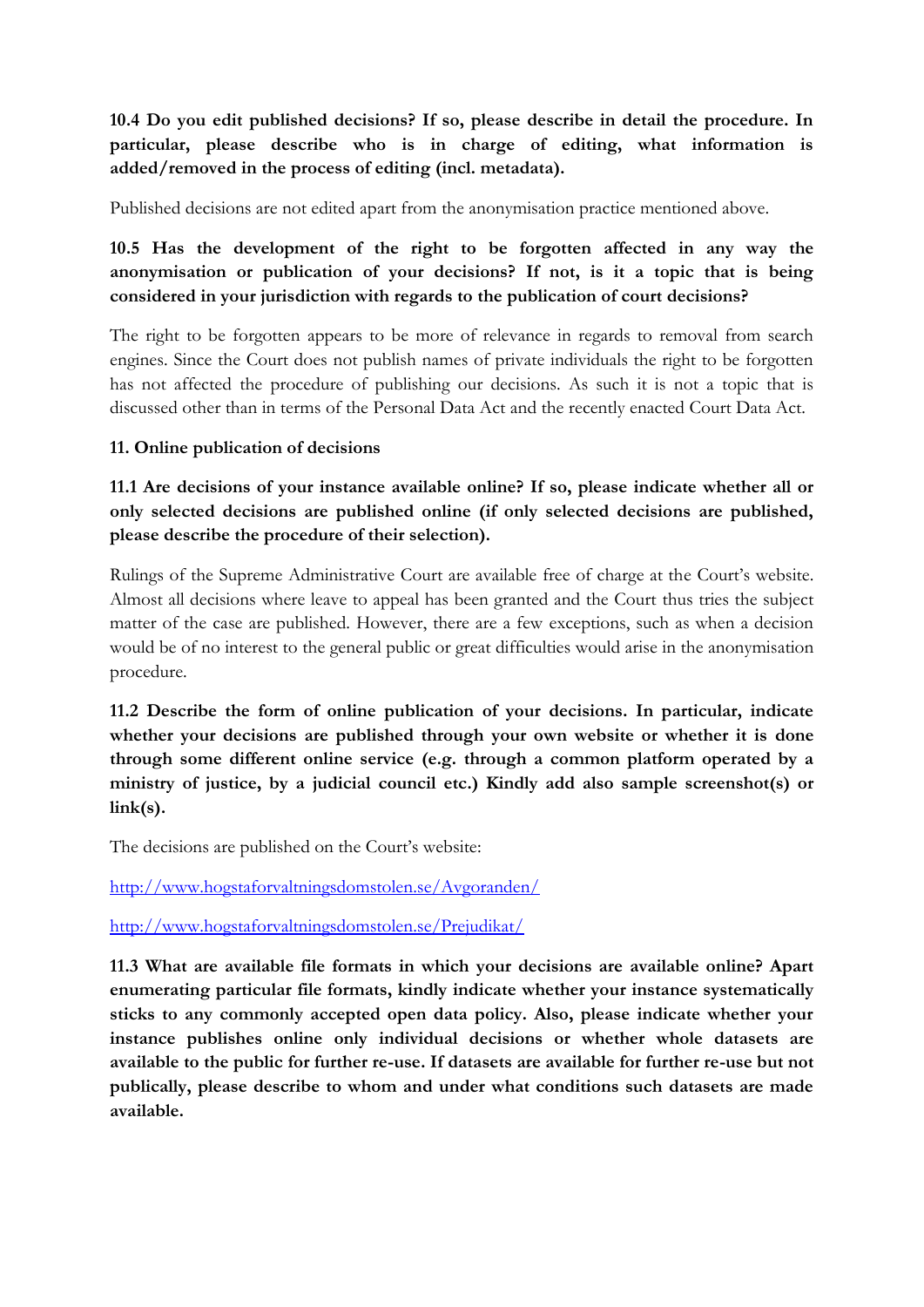The decisions are published individually in pdf-format. It is here worth mentioning that there are companies frequently requesting decisions from the Court and then publishing them on different legal databases.

#### **12. Public availability of other documents**

**12.1 Are there published online personal information about members of your instance? In particular, please describe whether there are CVs available, in which length and form (e.g. on a court website) and eventually what information is regularly published (e.g. education, memberships, political beliefs, marital status etc.) Also, please indicate whether the publication of information about members of your instance is compulsory, whether the members of your instance are free to decide about the structure and content of such information and whether you noted any issues in that regards (e.g. there was a big debate in the Czech Republic over the publication of past membership of the judges in the communist party). Please add a sample link or a screenshot of how such personal information about a member of your instance looks like.**

There is a brief presentation of the Justices of the Supreme Administrative Court on the Court's webpage. It varies how much information is provided as it is mainly up to the Justice what details are provided. The information mainly states what year they are born, when they became a Justice of the Supreme Administrative Court and when they got their law degree. In some instances it can provide information on other education, previous work experience and other undertakings. The Justices of the Court are also required to provide information on incidental employment.

Please se the link below.

#### <http://hogstaforvaltningsdomstolen.se/Justitierad/>

**12.2 Which case-related documents other than decisions of your instance are published online (e.g. dissenting opinions, advocate general submissions, submissions of parties, records of chamber deliberations etc.)? Please, describe how these documents are published, i.e. where and in which format (e.g. on a website through a search form, in open data formats, etc.). If your instance publishes these documents in open formats, kindly provide a sample link to a particular dataset.**

There are no case-related documents other than decisions that are published online. The Court does however publish information when leave to appeals are granted in cases and when requests for preliminary rulings are made to the CJEU. It is here worth mentioning that dissenting opinions are part of the decisions and are thus available to the public.

## **12.3 Are the members of your instance allowed to publically comment or annotate on their own decisions or other decisions of your instance? If so, please describe common forms in which this is done (e.g. in law journal articles, in public debates on case-law organized by the respective instance etc.)**

Members of the Supreme Administrative Court are allowed to publicly comment or annotate on their own decisions and it does occur that they are contacted by journalists to comment on their